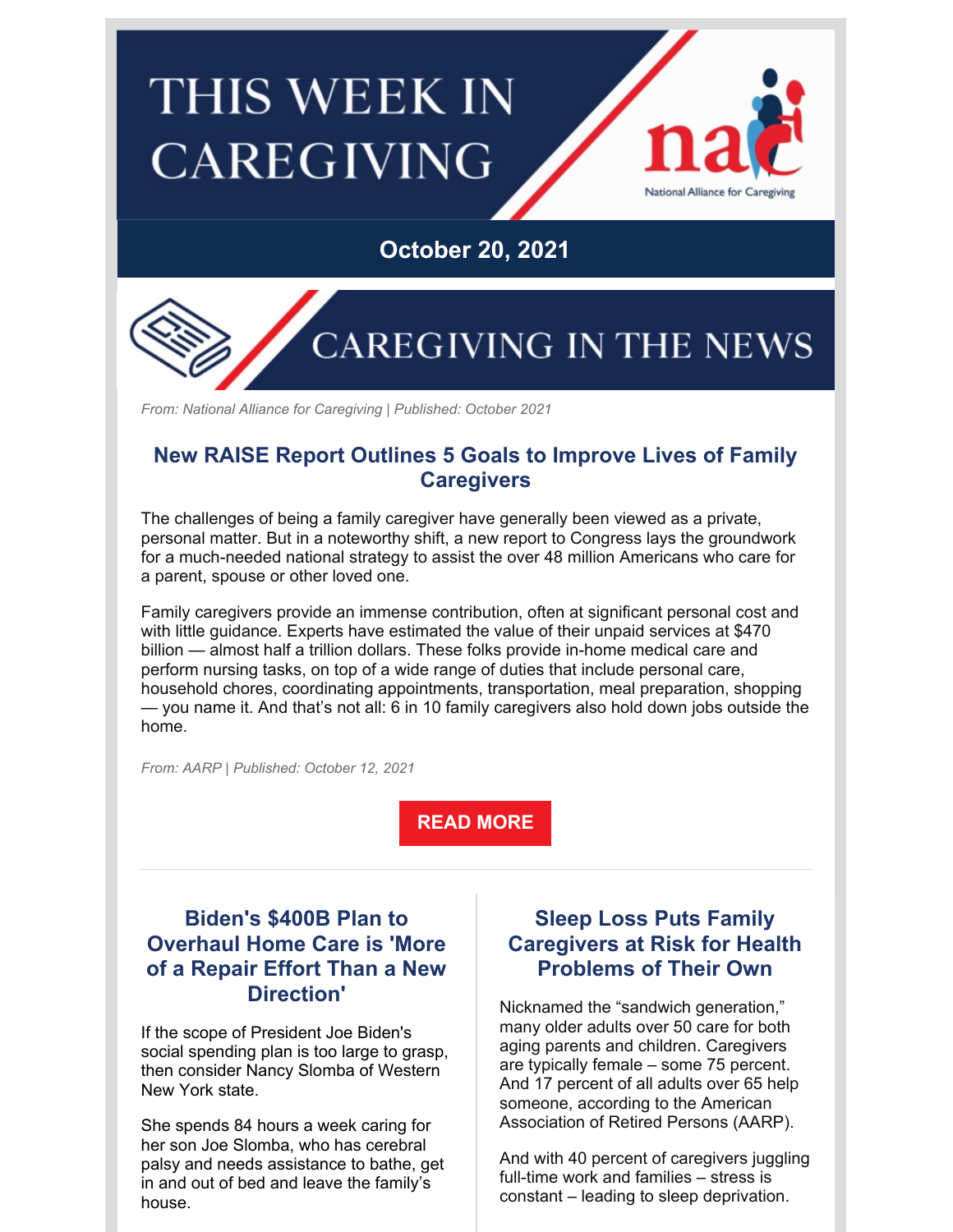The 59-year-old resident of a small Wyoming County town about 35 miles east of Buffalo gets paid \$12.50 an hour to care for Joe through a New York statebased program. She and Joe's twin brother, Ben, split the caregiving hours throughout the week.

*From: Democrat & Chronicle | Published: October 19, 2021*



It is no wonder that most caregivers lack sleep. The Centers for Disease Control (CDC) says 37 percent of all caregivers report insufficient sleep. But caregiver sleep loss goes beyond missing a few hours to binge-watch a favorite show. It is a constant decline in sleep quantity and quality. And sleep deprivation causes serious health issues.

*From: 50 Plus Advocate | Published: October 13, 2021*





## **Innovations in Alzheimer's Caregiving Awards**

**EVENTS & OPPORTUNITIES** 

#### **The Deadline Has Been Extended to November 1**

With support from The Rosalinde and Arthur Gilbert Foundation and Bader Philanthropies, Inc. we're happy to announce that the application process is now open for this year's Innovations in Alzheimer's Caregiving Awards.

One award of \$20,000 will be given in each of the following three categories:

- Creative Expression
- Diverse/Multicultural Communities
- Public Policy
- Background



#### **Caregivers, This Free, Virtual Event is For You**

**Guilt, Grief, and Guideposts: A Conversation with Dr. Pauline Boss and Kathy Ritchie**

Wed, October 27, 2021 12:00 PM – 2:30 PM EDT

Sensations of guilt and grief are inevitable for caregivers. They often yearn for relief from their circumstances, while feeling tremendous love for, and attachment to, their loved one.

The ambiguous grief of losing a loved one as they were, as in the case of dementia, also accompanies caregivers throughout their journey. The relationship is changed forever.

That's why Duet: Partners In Health & Aging is hosting Guilt, Grief and Guideposts: A Conversation with Dr. Pauline Boss and Next Avenue's health and caregiving editor,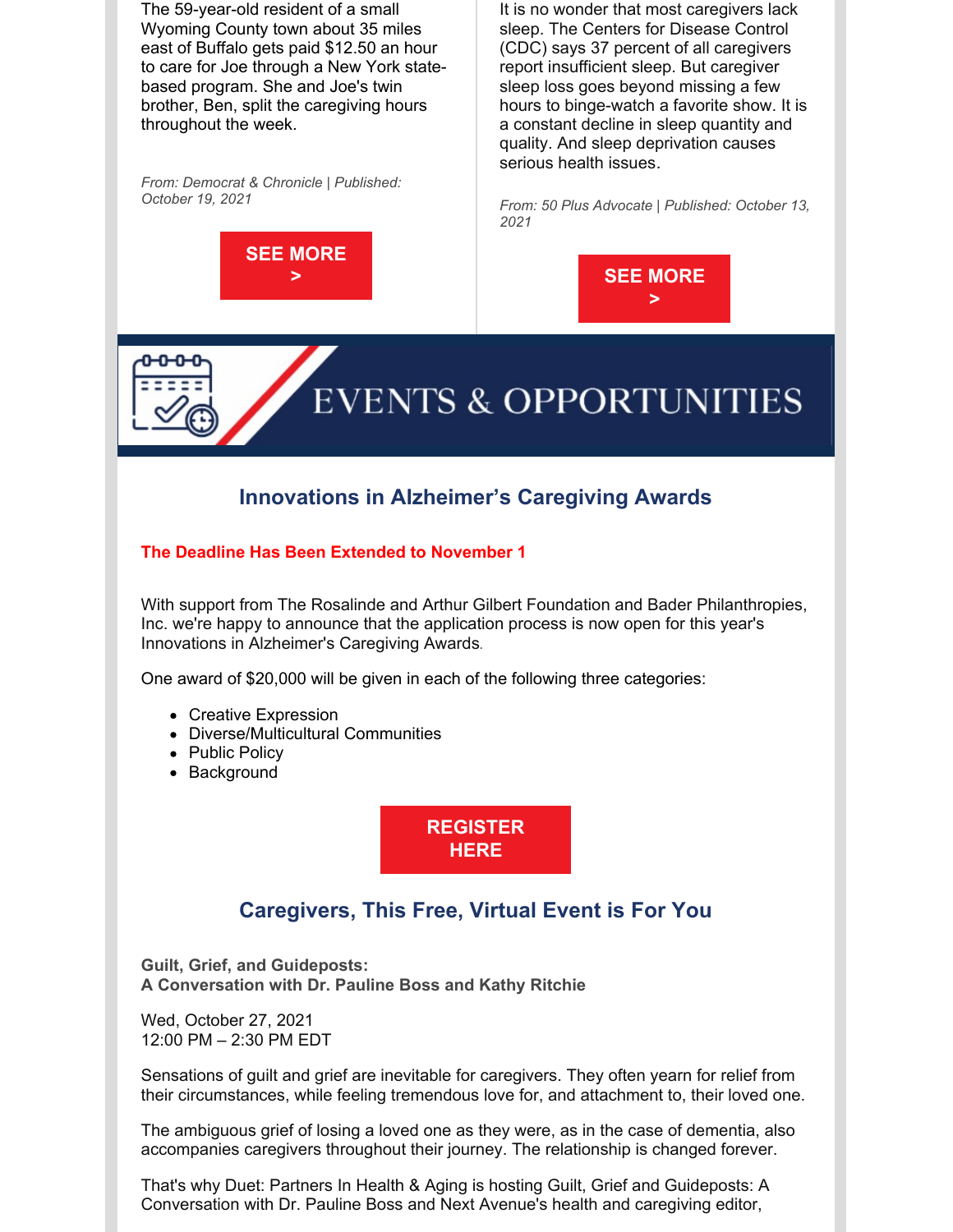Kathy Ritchie.

#### **[REGISTER](https://www.eventbrite.com/e/a-conversation-for-family-caregivers-with-dr-pauline-boss-kathy-ritchie-tickets-166760833141?utm_source=Next+Avenue+Email+Newsletter&utm_campaign=6142f51931-Tuesday_Newsletter_10_12_21&utm_medium=email&utm_term=0_056a405b5a-6142f51931-165343437&mc_cid=6142f51931&mc_eid=e12abf09fd) HERE**

#### **WISER's Annual Women's Symposium**

#### **A Virtual Event**

**25 Years of Improving Women's Financial Security Where We Stand: Possibilities & Progress** *!*

Friday, October 29, 2021 11:30am - 3:00pm ET

Join the Women's Institute for a Secure Retirement (WISER) for a virtual symposium to celebrate WISER's 25 years of helping women, educators and policymakers address the important challenges women face when saving for retirement. This year's event will explore how financial services providers, lawmakers, public policy experts, and community leaders can work together to make the *next* 25 years more financially secure for all women.

> **[REGISTER](https://event.webcasts.com/starthere.jsp?ei=1497194&tp_key=d79359d8d3) HERE**

#### **PATIENT AND CAREGIVER STUDIES**

#### **Black Male Dementia Caregiver Burden Study**

GW School of Medicine and Health Sciences is actively recruiting Black men aged 30-85 who are either caregivers or non-caregivers of loved ones diagnosed with dementia. Participants will engage in a series of questionnaires, surveys, and a focus group, and can receive up to \$125 in compensation. Click the link below for additional information.

> **[LEARN](https://smhsgwu.co1.qualtrics.com/jfe/form/SV_9SPFjnwprvuEXS6) MORE >**

#### **COVID-19 Study**

#### **The University of Tennessee College of Nursing is seeking adults who are currently providing care (at least 8 hours a week) to an older adult with a chronic condition.**

Are you a caregiver for an older adult with a chronic condition? Please consider taking part in this important research study to understand caregiving during #COVID-19. The University of Tennessee College of Nursing is seeking adults who are currently providing care (at least 8 hours a week) to an older adult with a chronic condition for a research study. The purpose of the study is to understand the experiences of caregivers during COVID-19. The study involves responding to an online survey questionnaire with questions related to caregiving and one interview to talk about their experiences using online caregiving resources. The one-time interview takes approximately 30–45 minutes to complete. Participants will receive a \$25 Amazon gift card for completing the interview and a separate \$10 Amazon gift card for completing the survey.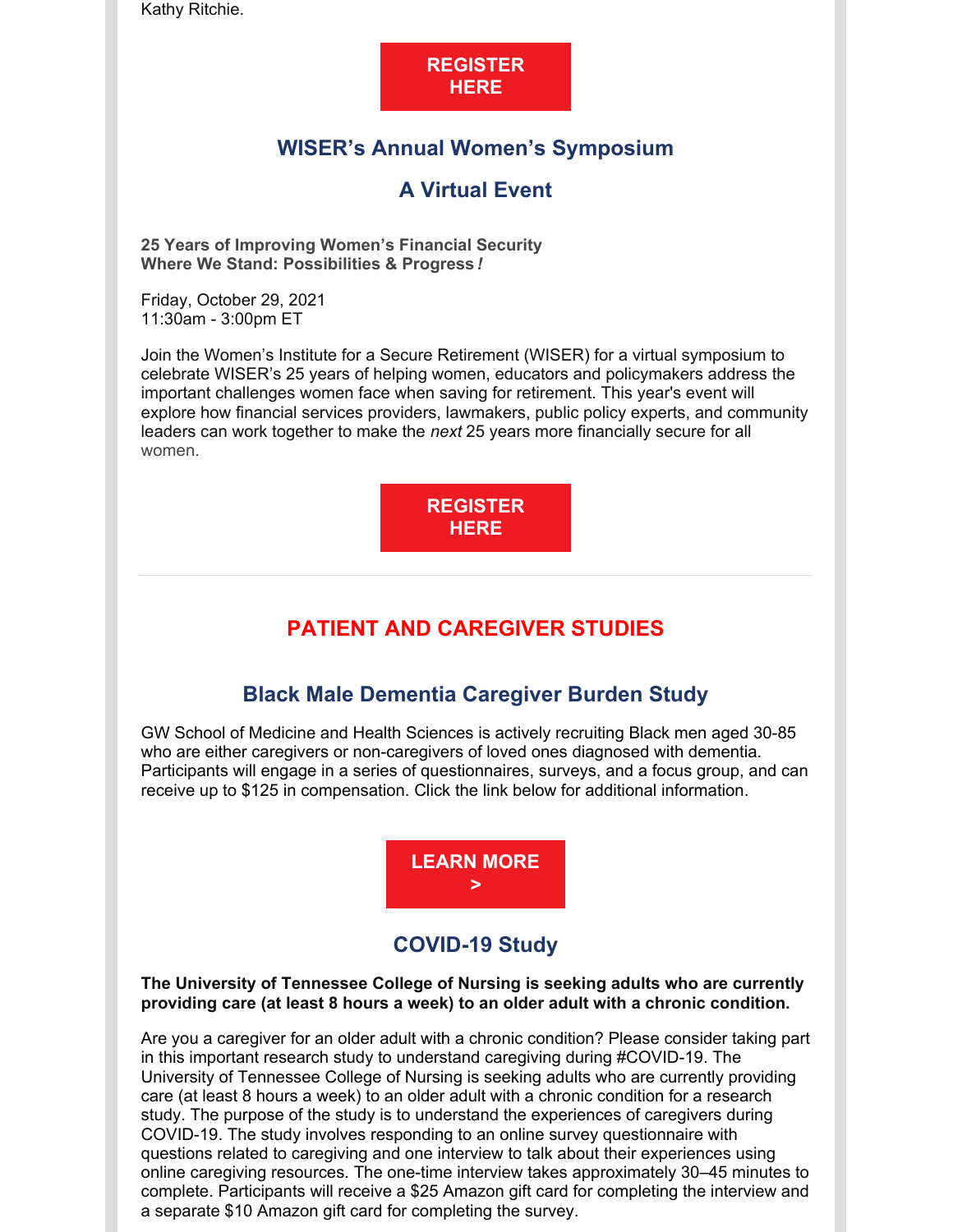

#### **Intuition Study**

Biogen has officially opened enrollment for the virtual Intuition Study in the United States. Using everyday devices, this first-of-its-kind study aims to measure changes in thinking and memory in adults, as well as identify longer-term changes in brain health. For more information about who is eligible and how to enroll, click the link below.



#### **AHEAD Study**

Join a trial that aims to help prevent Alzheimer's disease, funded by the National Institutes of Health (NIH) and Eisai Inc., which is testing an investigational treatment aimed at delaying memory loss before noticeable signs of Alzheimer's disease begin.



**[LEARN](https://www.aheadstudy.org/) MORE >**

#### **LEAF: Life Enhancing Activities for Family Caregivers**

Life Enhancing **Activities for Family Caregivers** 

Researchers at UCSF and Northwestern University are testing a program for family caregivers of people with Alzheimer's Disease designed to increase levels of positive emotion, which in turn can help lower stress and support ways of coping with the stresses of caregiving.

**Click the red link below to learn more and click [HERE](https://redcap.nubic.northwestern.edu/redcap/surveys/index.php?s=4HRKK7JMCX) to take the pre-screening survey.**

> **[LEARN](https://files.constantcontact.com/8b968750201/cf8a699b-f494-499c-bcb7-b7b8677a8b6c.pdf) MORE >**

#### **Veteran User Experience Research Study**

Are you a Veteran? Active duty or Reserves? A caregiver? A family member? The Department of Veterans Affairs wants to make it easier for you to explore, apply for, manage, and track your VA benefits. Teams at the VA want to hear your feedback about improvements they are making to VA websites, mobile applications, and other digital tools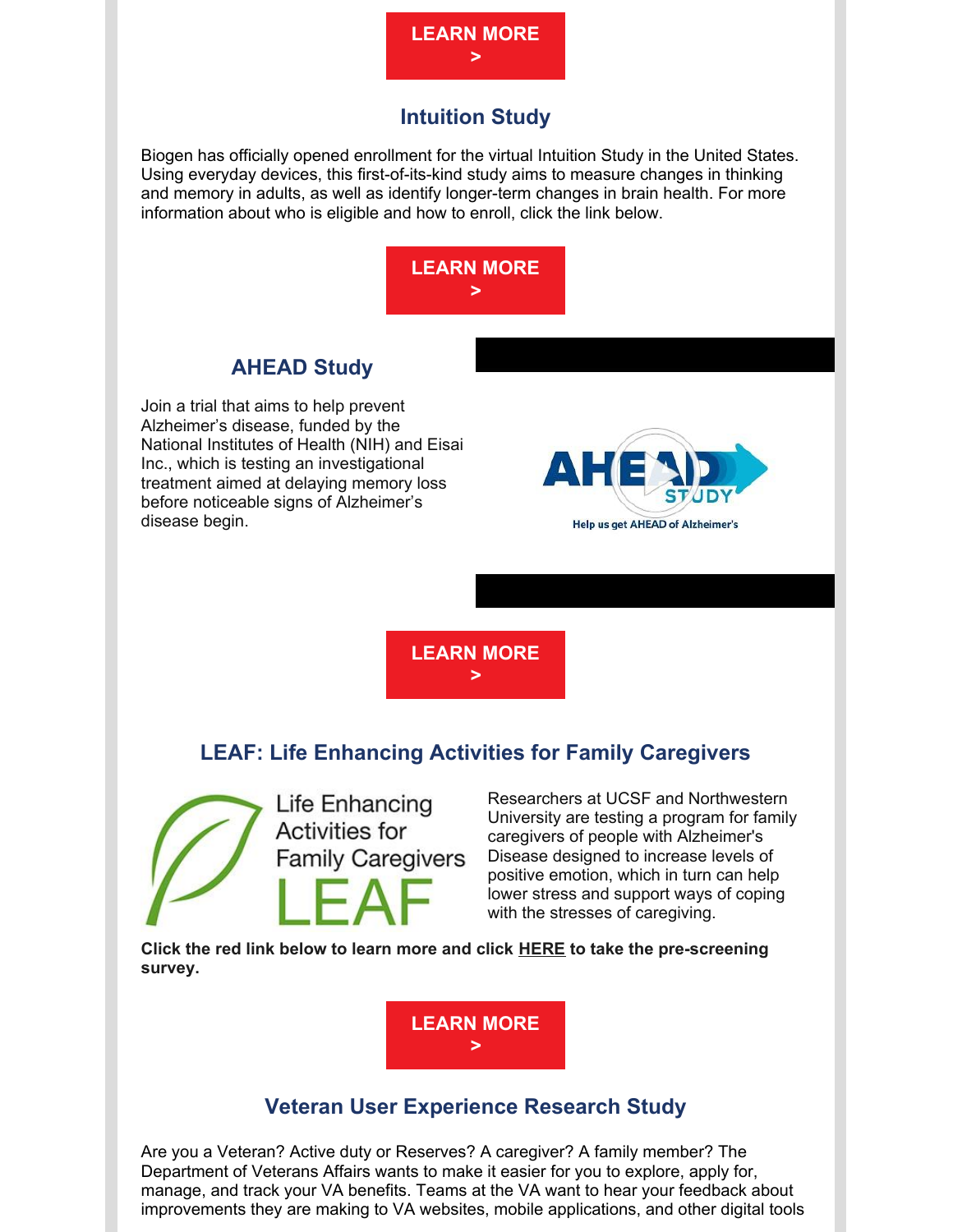-- to ensure that these services are usable and relevant for you.

**Click the red link below to learn more and click [HERE](https://perigeantechnologies.knack.com/vausability-register-form) to register.**



#### **IN CASE YOU MISSED IT...**

#### **NAC Elevates The Voice of The Nation's Caregivers In a New Video Campaign**

NAC has produced a series of vignettes designed to capture the voice of our nation's caregivers. Included in the RAISE Council's final recommendations to Congress, the vignettes offer a timely, added layer of social support and recognition for family and friends providing unpaid care.

To help support caregivers, NAC supports the implementation of policies that will reinforce those caring for a diverse range of people across different lifespans and experiencing different health conditions.



#### **Click below to view the video.**

#### **How Emerging U.S. Children's Hospice Homes are Fulfilling an Unmet Need for Overnight Respite**

ARCH joined the BREAK Exchange to present this webinar with Jonathan Cottor, MBA, MPH, Father, Advocate, co-founder of Ryan House in Phoenix, Arizona. Ryan House was recognized by ARCH as an Innovative and Exemplary Respite Service in 2020.

The #1 wish that all families with a child on a life-limited journey wants is a cure, next is some sleep. The U.K. Children's Hospice Home model started almost 40 years ago with Helen House and has grown to over 54 homes today around the globe. This simple concept focuses on family and caregiver support by providing overnight respite, and pediatric palliative and end-of-life hospice care throughout a child's journey. Thankfully three communities have succeeded in opening this much needed care model in the U.S., and many more are in various stages of development.

**Click below to view the video.**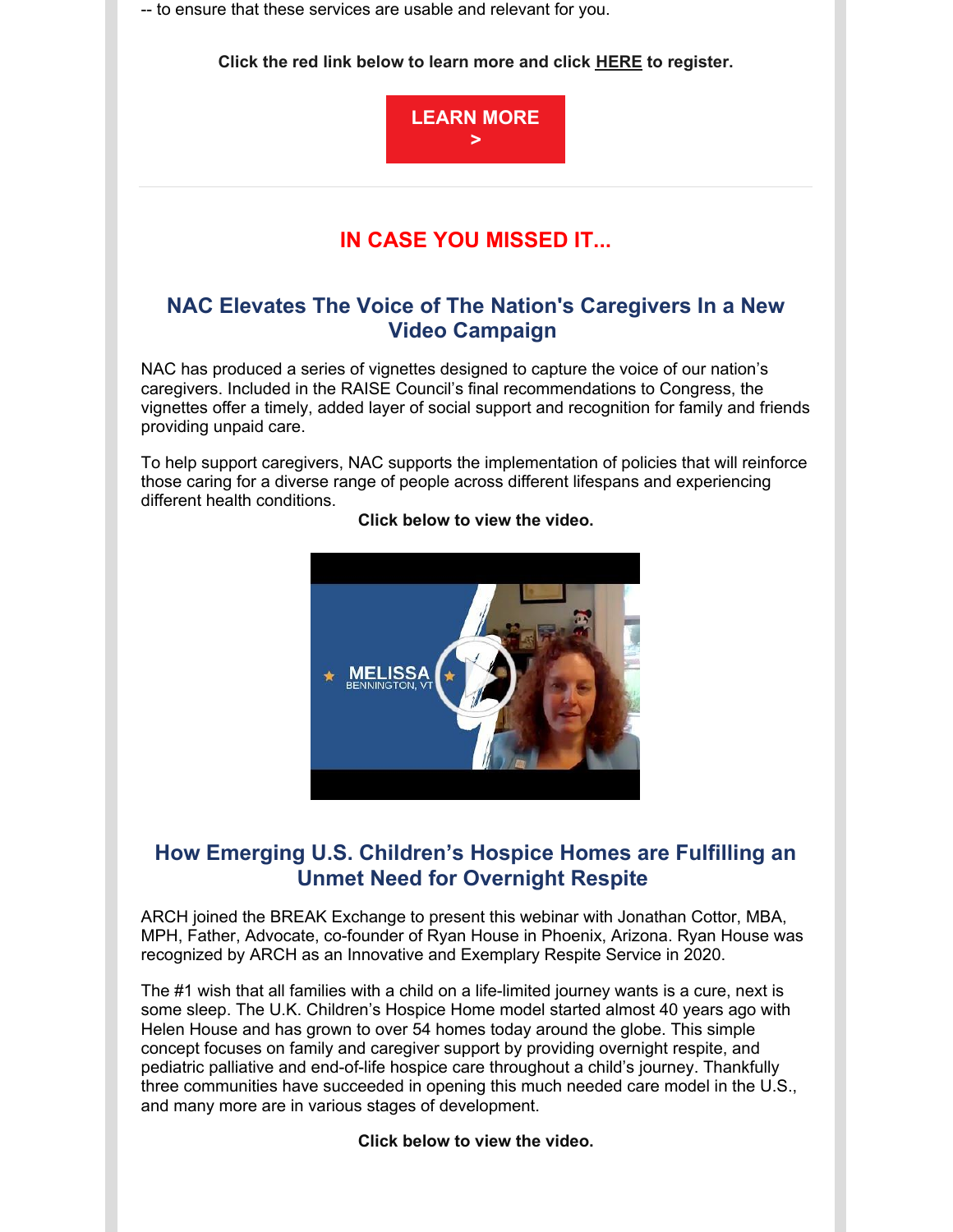





| ne in six working Americans<br>provides unpaid care to a<br>family member or friend<br>with a chronic, serious, or disabling<br>health condition. Cancer researcher<br>Ramaswamy<br>Shivapriya<br>counts<br>herself among the privileged minority<br>in this significant, but historically<br>marginalized,<br>group. | time I didn't have to go over what was<br>available and going to HR for help<br>felt too public and impersonal," she<br>says. Though she desperately wanted<br>a more flexible schedule, she never<br>considered asking. "I had colleagues<br>who worked some days from home.<br>" | They were seen as less commit<br>she says, "I couldn't afford that stig-<br>So Ramaswamy-like many of th-<br>million working caregivers in<br>country-stretched herself until<br>nearly snapped. "I'd find myself sta<br>at my computer screen, unable<br>think at work, partially because I<br>exhausted and partly because I wa |
|-----------------------------------------------------------------------------------------------------------------------------------------------------------------------------------------------------------------------------------------------------------------------------------------------------------------------|------------------------------------------------------------------------------------------------------------------------------------------------------------------------------------------------------------------------------------------------------------------------------------|-----------------------------------------------------------------------------------------------------------------------------------------------------------------------------------------------------------------------------------------------------------------------------------------------------------------------------------|
| Employed by a Fortune 500 pharma<br>giant in the Boston Area, Ramaswamy<br>has a steady salary and access to<br>copious caregiver-friendly benefits,<br>among them paid family medical<br>leave, backup elder care, assistance<br>referral services, and flexible work                                                | I'd find myself staring<br>at my computer screen,<br>unable to think at<br>work, partially because                                                                                                                                                                                 | worried about what was going o<br>home," she says. "I know that I bro<br>some of this on myself. But the t<br>is I didn't feel comfortable discus<br>my caregiving issues at work and n<br>thought of my employer as a solu<br>to my problems."                                                                                   |
| arrangements.<br>Yet, during the four years that<br>Ramaswamy lived with and cared<br>for both her aging parents, she made<br>little use of what was on offer. "It took                                                                                                                                               | I was exhausted and<br>partly because I was so<br>worried about what was<br>going on at home.                                                                                                                                                                                      | Ramaswamy is, indeed, among<br>most privileged working caregiver<br>this country. Still, her story illustr<br>many of the issues that have gener<br>stood between caregivers and                                                                                                                                                  |

#### **Lessons from the Workplace: Caregiving During COVID-19**

In the first **[article](https://www.caregiving.org/lessons-from-the-workplace-caregiving-during-covid-19/)** of its new Spotlight series, Social Innovations in Caregiving, the National Alliance for Caregiving details the hardships the COVID-19 crisis magnified for millions of working caregivers and explores the mismatch between what family caregivers need to meet the demands of working while caregiving and what benefits and supports employers offer. "The pandemic has exposed the reality that working Americans must too often choose between caring for loved ones and holding onto their jobs," says Grace Whiting, President, and CEO of NAC.

Offering potential solutions on how employers can address this mismatch, NAC advances recommendations for workplace policies and practices that employers can provide to caregivers. These recommendations include flextime, compressed workweeks, and public policy strategies to help reinforce workplace solutions such as redefined paid leave criteria.

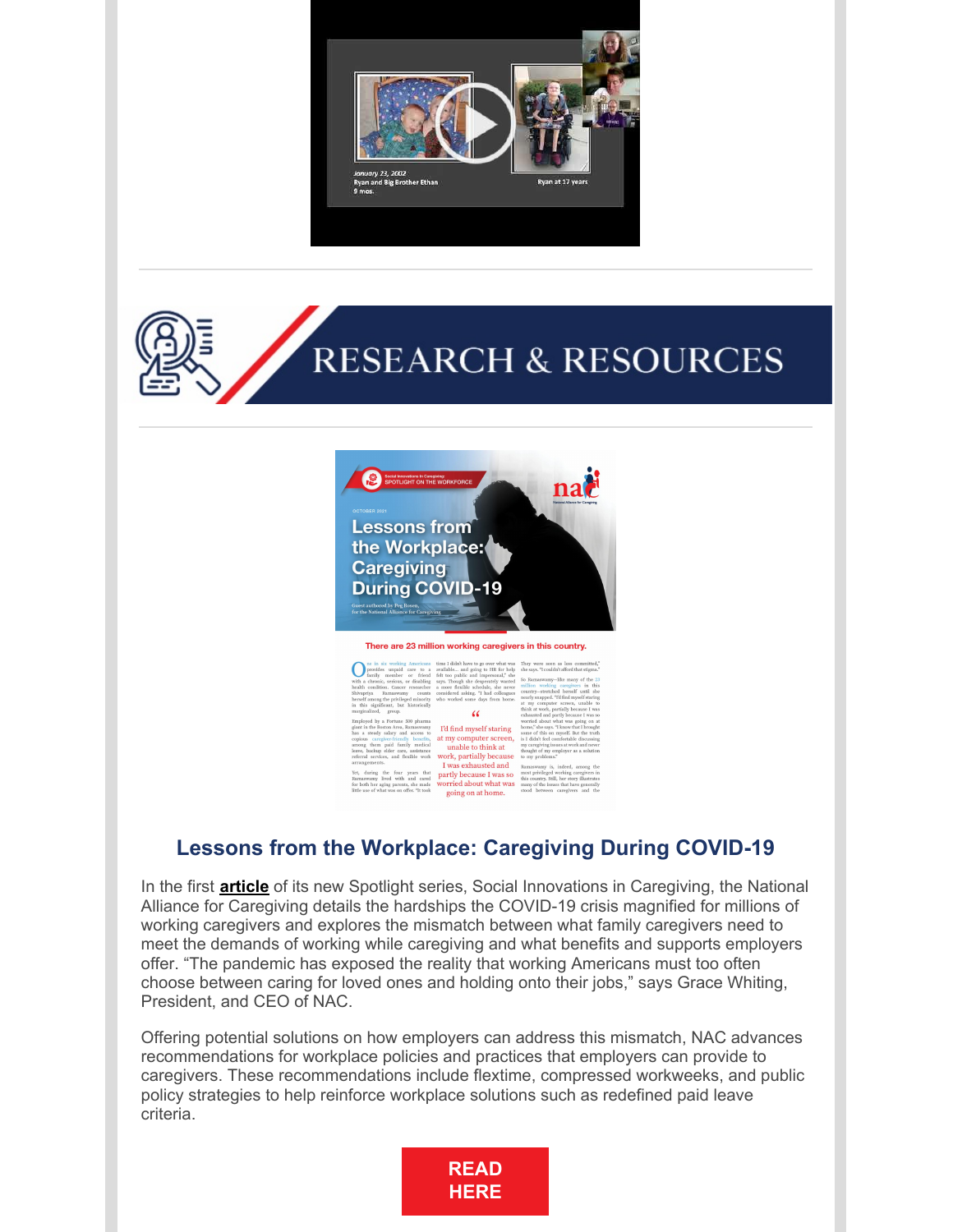

#### **NAC's Circle of Care Guidebook for Caregivers of Children with Rare and/or Serious Illnesses**

The National Alliance for Caregiving recently produced *The Circle of Care Guidebook for Caregivers of Children with Rare and/or Serious Illnesses*, a new resource designed in partnership with Global Genes and with support by Mallinckrodt Pharmaceuticals to provide caregivers with the support, services and specialized information they need to care for a child with a rare and/or serious illness. This guidebook offers an extensive list of resources to help a caregiver in any situation throughout the entirety of their journey as a rare disease caregiver, compiled by those in the rare disease space and caregivers themselves. This list is supplemented by the specialized information needed in order to care for a child with a rare and/or serious illness. If you or someone you know cares for a child living with a rare and/or serious illness, make sure to check out the guidebook at the link below.

You'll learn about:

- The process of getting an accurate diagnosis for a rare and/or serious illness;
- Genetic testing, clinical trials and support groups that can help;
- Information on treatment and care coordination with specialized teams;
- Understanding the cost of care and treatment;
- Advocating for your child, their care and in their disease space;
- Empowering your child to manage their rare and/or serious illness through all aspects of their life, including when they become an adult; and
- Caring for yourself and your family.

There is also an appendix with a comprehensive list of online resources, supports and services for caregivers, the child living with the rare and/or serious illness, and his or her family that are referenced throughout the guidebook.

#### **Click on the button below to access the Guidebook.**



#### **New Plain Language Resource for Crime Victims With Disabilities**

A **new fact [sheet](https://r20.rs6.net/tn.jsp?f=001LaEKxam1QR75UBBechdB6tGULJHx1-PKVXy6pu7lv-va8H1KyX9I-eam6I-UmDAj69ZDfGoh7L34FnAQxPnnyvPqgsyJe_bC1MJtdlHO78-pDhkHGX5YJs-zgDF2iQFh6xrlmCMkpMXOgvgclKIX71gLWrNa6D2lL4u4N8IZgcPu7eTegLDUt26RlBab95Ap3W8iLwqRYh4lu_y3noWzpbgaK_ES_Ldz8aJhrKaRDqsshErz7nuKuvihkluJfXaQrW-U0GH4uqt0E7I3rcekCPn-MZh0xY3RWP7wtmZ8txyIw17X1HSiZw==&c=iiA6A9mRl6dC7zcFr3McO7kEceKLW3sUO1C_ScQXdQ7XhVOICooYbg==&ch=Kxn7DIqf-oTEUk9V0I20WwYJ4T6skZTsqybYyaDgUSFGgGHvIk8osA==)**, created by The Arc's National Center on Criminal Justice and Disability, is designed for people with disabilities to understand their rights if they are victimized. The document outlines different types of abuse, what people with disabilities -- or the caregivers who help them -- can do if they become a crime victim, and where to go for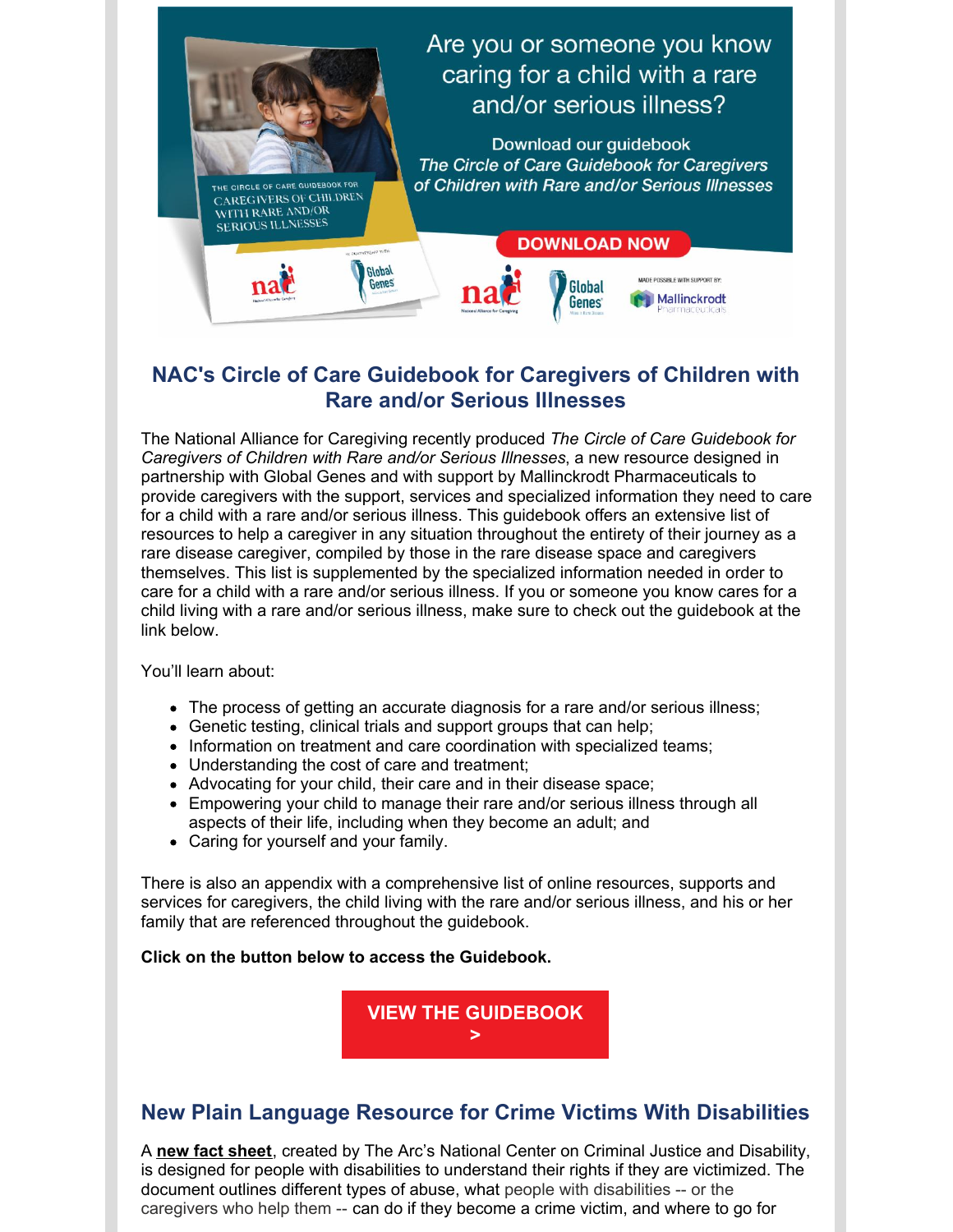help. **[Download](https://r20.rs6.net/tn.jsp?f=001LaEKxam1QR75UBBechdB6tGULJHx1-PKVXy6pu7lv-va8H1KyX9I-eam6I-UmDAj69ZDfGoh7L34FnAQxPnnyvPqgsyJe_bC1MJtdlHO78-pDhkHGX5YJs-zgDF2iQFh6xrlmCMkpMXOgvgclKIX71gLWrNa6D2lL4u4N8IZgcPu7eTegLDUt26RlBab95Ap3W8iLwqRYh4lu_y3noWzpbgaK_ES_Ldz8aJhrKaRDqsshErz7nuKuvihkluJfXaQrW-U0GH4uqt0E7I3rcekCPn-MZh0xY3RWP7wtmZ8txyIw17X1HSiZw==&c=iiA6A9mRl6dC7zcFr3McO7kEceKLW3sUO1C_ScQXdQ7XhVOICooYbg==&ch=Kxn7DIqf-oTEUk9V0I20WwYJ4T6skZTsqybYyaDgUSFGgGHvIk8osA==) it now** and share it in your community!



#### **What's Public Health Got To Do With… Family Caregiving?**

Trust for America's Health (TFAH) has published a [blog](https://afphs.org/whats-public-health-got-to-do-with-healthy-aging/), "What's Public Health Got To Do With… Family Caregiving?," to launch it's new monthly blog series on Age-Friendly Public Health Systems. This series is designed to stir up conversation, generate interest, and challenge healthy aging stakeholders to engage more deeply in age-friendly public health issues.

Author of this month's blog on "What's Public Health Got To Do With… Family Caregiving?," Megan Wolfe, TFAH's Senior Policy Development Manager, outlines five potential roles for public health departments to support caregivers, organized according to TFAH's AFPHS 5Cs Framework. The roles include collecting and disseminating data, coordinating existing supports and services, connecting and convening multiple sectors, communicating, and complementing existing supports.



#### **Diverse Family Caregivers Toolkit**

Download the Diverse Elders Coalition's **[Resources](https://www.diverseelders.org/wp-content/uploads/2021/03/DEC-Toolkit-Final-R2.pdf) for Providers: Meeting the Needs of Diverse Family Caregivers Toolkit**. This toolkit offers topline information on what providers need to know, and key pieces from our comprehensive training [curriculum,](https://www.diverseelders.org/caregiving/#request) **Caring For Those Who Care: Meeting the Needs of Diverse Family Caregivers**. Whether you've already attended one or more of our trainings, or this is your first time looking into what's available to help you support diverse family caregivers, we think you'll find these resources to be invaluable in building a more welcoming, supportive practice.



#### **Dementia Care Providers Database**

Best Practice Caregiving is a free online database of proven dementia programs for family caregivers. It offers a searchable, interactive, national database of vetted, effective programs that offer much-needed information and support. The database is an invaluable tool for healthcare and community-based organizations, as well as funders and policy makers to discover and share high quality programs for caregivers. In the Best Practice database you will find detailed information about:

- focus of each program
- (e.g., reducing stress, understanding dementia, planning care, skill-building, health & wellness, etc.)
- program implementation
- research findings
- direct utilization experiences of delivery sites
- program developer information.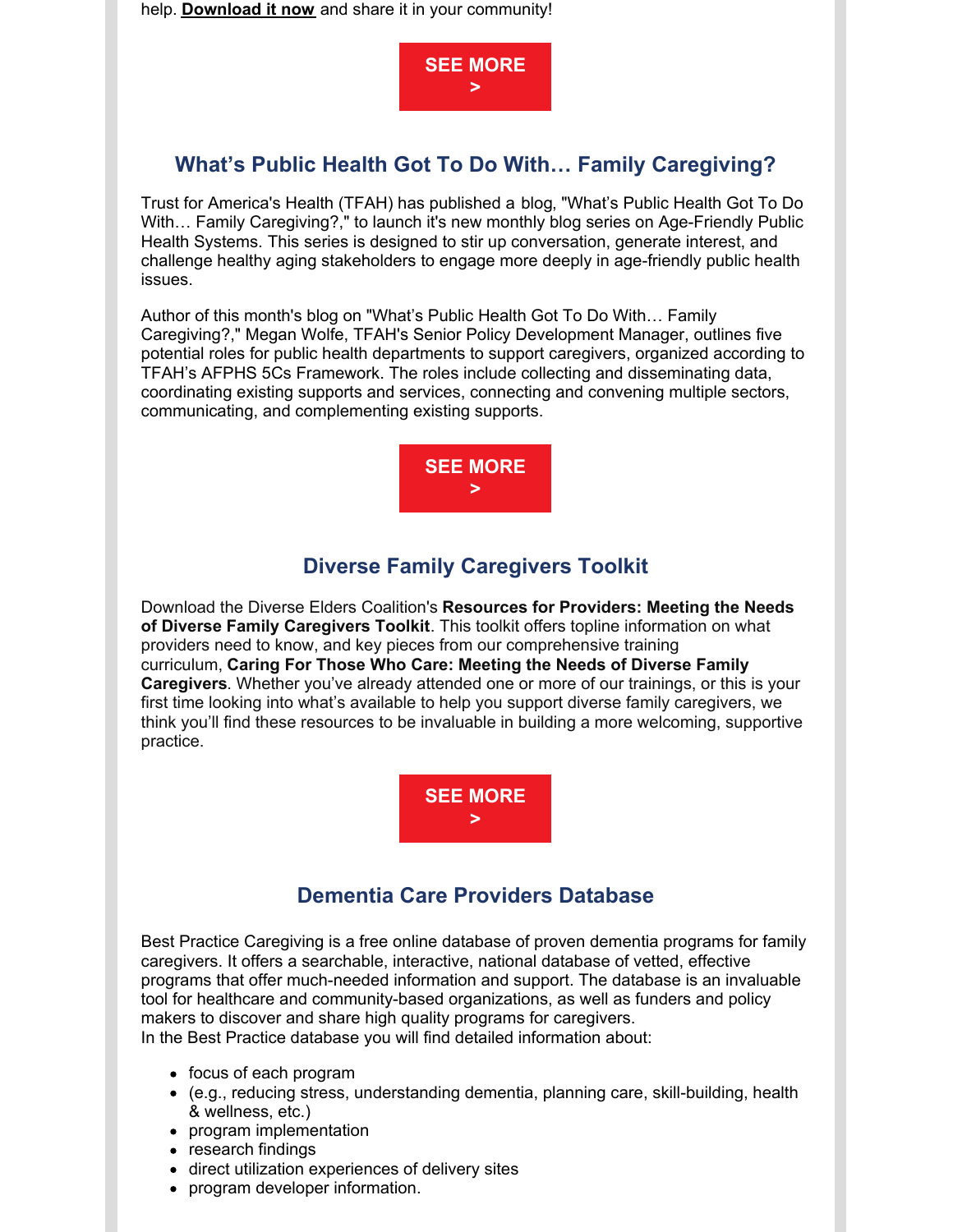Click **[here](https://bpc.caregiver.org/#howToUse)** to learn more about the database or click the button below to access it.



#### **Home Is Where the Care Is**

What if you were one of the 2 million adults who are homebound in the United States? Wouldn't you want care to come to you? With the nation's older adult population increasing, home-based primary care is quickly becoming the future of health care for patients who are medically complex. New resources share needed information about delivering primary care in the home:

- The **Better Care Playbook's [Home-Based](https://na01.safelinks.protection.outlook.com/?url=https%3A%2F%2Fjohnahartford.us6.list-manage.com%2Ftrack%2Fclick%3Fu%3D1e7fafb45696f7675cb6f775b%26id%3D25763f733d%26e%3Dd7ac497e02&data=04%7C01%7C%7Ca8916e4db36a42945f8108d94de8ff3b%7C84df9e7fe9f640afb435aaaaaaaaaaaa%7C1%7C0%7C637626485377970424%7CUnknown%7CTWFpbGZsb3d8eyJWIjoiMC4wLjAwMDAiLCJQIjoiV2luMzIiLCJBTiI6Ik1haWwiLCJXVCI6Mn0%3D%7C1000&sdata=udV6KTIHUDHAtJQHC%2BPhEJPCqUoTS1UZJ%2F6%2FqwdKrts%3D&reserved=0) Primary Care Collection** provides research, resources and tools for delivering care at home. The collection includes blogs from [Rush@Home](https://na01.safelinks.protection.outlook.com/?url=https%3A%2F%2Fjohnahartford.us6.list-manage.com%2Ftrack%2Fclick%3Fu%3D1e7fafb45696f7675cb6f775b%26id%3D38af92e967%26e%3Dd7ac497e02&data=04%7C01%7C%7Ca8916e4db36a42945f8108d94de8ff3b%7C84df9e7fe9f640afb435aaaaaaaaaaaa%7C1%7C0%7C637626485377980379%7CUnknown%7CTWFpbGZsb3d8eyJWIjoiMC4wLjAwMDAiLCJQIjoiV2luMzIiLCJBTiI6Ik1haWwiLCJXVCI6Mn0%3D%7C1000&sdata=x26a%2BL8kOCeoUsz9La4ziHNTJGAQEILcDEuFV0L85ek%3D&reserved=0) detailing its care model elements and implementation insights, and the [Department](https://na01.safelinks.protection.outlook.com/?url=https%3A%2F%2Fjohnahartford.us6.list-manage.com%2Ftrack%2Fclick%3Fu%3D1e7fafb45696f7675cb6f775b%26id%3D075225bc90%26e%3Dd7ac497e02&data=04%7C01%7C%7Ca8916e4db36a42945f8108d94de8ff3b%7C84df9e7fe9f640afb435aaaaaaaaaaaa%7C1%7C0%7C637626485377980379%7CUnknown%7CTWFpbGZsb3d8eyJWIjoiMC4wLjAwMDAiLCJQIjoiV2luMzIiLCJBTiI6Ik1haWwiLCJXVCI6Mn0%3D%7C1000&sdata=Eq7ap%2FaO00go5MQqmerVoRtqt9ptPVF5JbxcEAvcthQ%3D&reserved=0) of Veterans Affairs highlighting its successful program.
- A **Home [Centered](https://na01.safelinks.protection.outlook.com/?url=https%3A%2F%2Fjohnahartford.us6.list-manage.com%2Ftrack%2Fclick%3Fu%3D1e7fafb45696f7675cb6f775b%26id%3Da00b23da86%26e%3Dd7ac497e02&data=04%7C01%7C%7Ca8916e4db36a42945f8108d94de8ff3b%7C84df9e7fe9f640afb435aaaaaaaaaaaa%7C1%7C0%7C637626485377990336%7CUnknown%7CTWFpbGZsb3d8eyJWIjoiMC4wLjAwMDAiLCJQIjoiV2luMzIiLCJBTiI6Ik1haWwiLCJXVCI6Mn0%3D%7C1000&sdata=9jdXOh8uF5cuzHKtE5GNSR3u%2B2AqtlCTAoTZPG1unHc%3D&reserved=0) Care Institute (HCCI) House Calls 101 course** offers a simulated educational experience to help you get started with home-based primary care.

Click **[here](https://education.hccinstitute.org/Public/Catalog/Details.aspx?id=6PvnK37kE5jDvb%2BUNRQkXg%3D%3D)** to the online course. Click the button below to browse the collection.



#### **Report: The United States Should Recognize and Support Caregiving Youth**

In the United States, more than 5.4 million children and adolescents under age 18 provide care for family members who are aging or have chronic illness, disability, or other health conditions that require assistance.

In this policy study published in the Society for Research in Child Development's *Social Policy Report*, the authors describe youth's care for the family and highlight the increasing prevalence, global challenges, and uneven successes of measurement and categorization. They briefly summarize research on how caregiving affects youth's academic, social, and emotional well-being. Next, they present novel, emerging evidence from the public school-based 2019 Youth Risk Behavior Survey for the State of Florida, which suggests that as many as 24 percent of middle school students and 16 percent of high school students provide at least some care to the family on a regular basis. Drawing on this evidence, the authors' discuss targeted social programs which have been shown to promote the well-being of caregiving youth outside of the United States, as well as a 13 year-old school-based intervention in The School District of Palm Beach County, Florida.

The report concludes with specific recommendations for a path toward recognizing and supporting caregiving youth via policy and practice in the United States. Its aim is to increase the awareness and feasibility of identifying and supporting caregiving youth and their families via government-organized data collection and targeted social policies.



#### **2021 Global State of Caring Report**